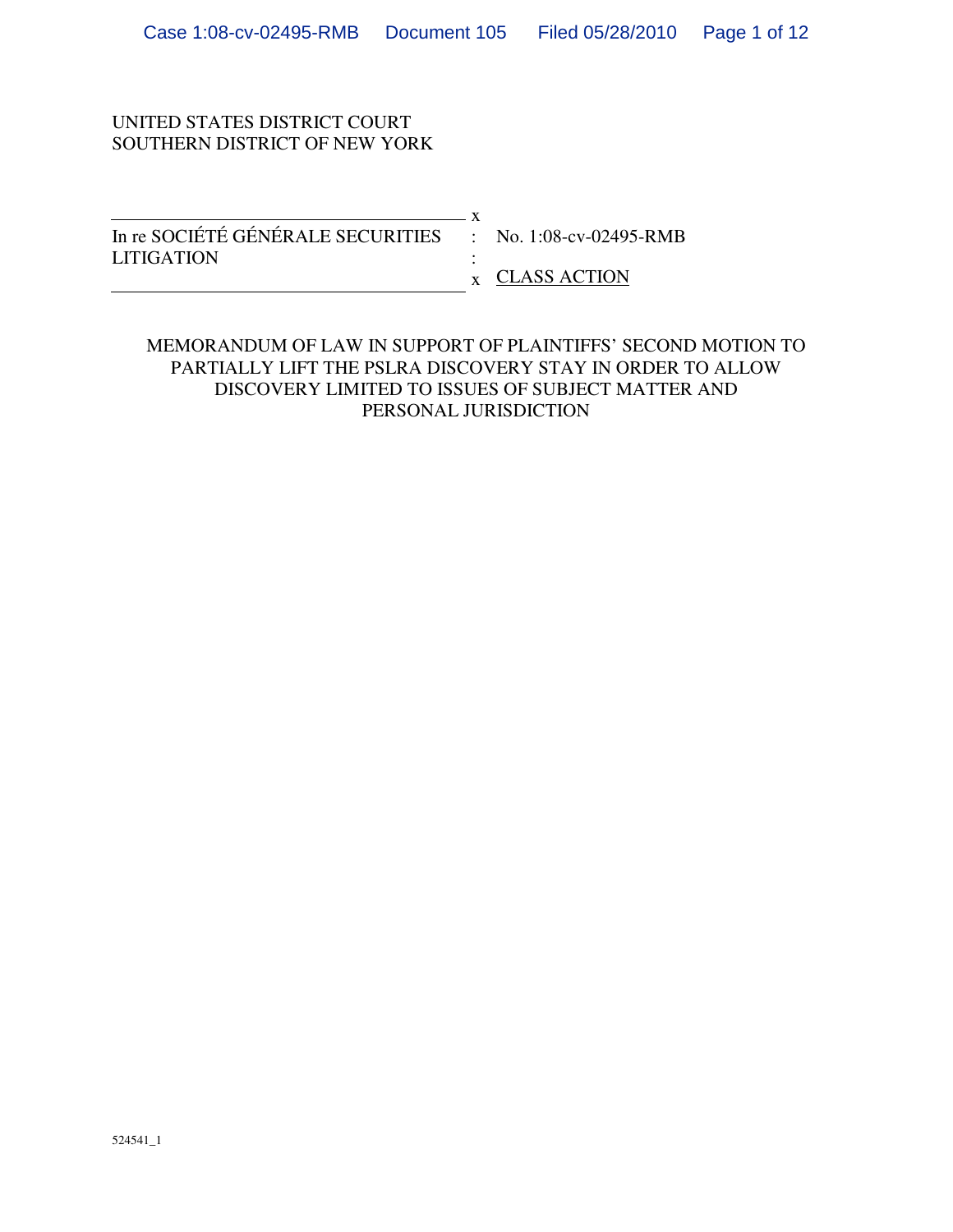Plaintiffs submit this memorandum in support of their motion to allow discovery limited to the issues of subject matter and personal jurisdiction.

#### **I. INTRODUCTION**

Defendants' motion to dismiss urges the Court to dismiss a portion of this action – claims brought by foreign Plaintiffs who purchased Société Générale ("SocGen") securities on foreign exchanges – on subject matter jurisdiction grounds. *See* Memorandum of Law in Support of the Motion of Defendants Société Générale, Daniel Bouton, Philippe Citerne, Didier Alix, Jean-Pierre Mustier and Robert Day to Dismiss the Second Amended and Consolidated Complaint ("Defs' Mem.") at 9-11. Defendants also move to dismiss all claims against Defendants Citerne and Alix based on personal jurisdiction. *Id.* at 38-39. Both jurisdictional arguments are highly fact-intensive inquiries and should not be resolved prior to discovery and without a complete factual record. *Kamen v. Am. Tel. & Tel. Co.*, 791 F.2d 1006, 1011 (2d Cir. 1986) (courts "have required that the party asserting jurisdiction be permitted discovery of facts demonstrating jurisdiction"); *Pension Comm. of the Univ. of Montreal Pension Plan v. Banc of Am. Sec., LLC*, No. 05 Civ. 9016 (SAS), 2006 U.S. Dist. LEXIS 11617, at \*27 (S.D.N.Y. Mar. 20, 2006) ("Jurisdictional discovery 'should be granted where pertinent facts bearing on the question of jurisdiction are controverted . . . or where a more satisfactory showing of the facts is necessary.") (citation omitted).<sup>1</sup>

1

<sup>1</sup> The Second Amended and Consolidated Complaint for Violation of the Federal Securities Laws ("Complaint") makes a *prima facie* showing of both subject matter and personal jurisdiction. *See* Plaintiffs' Memorandum of Law in Opposition to Motion of Defendants Société Générale, Daniel Bouton, Philippe Citerne, Didier Alix, Jean-Pierre Mustier and Robert Day to Dismiss the Second Amended and Consolidated Complaint ("Plaintiffs' Opposition to Motion to Dismiss Second Amended Complaint") at 37-40. "[W]here[, as here,] there has been no hearing and no discovery . . . a plaintiff need only make a prima facie showing of jurisdiction." *Leonard v. Garantia Banking, Ltd.*, No. 98 Civ. 4848 (LMM), 1999 U.S. Dist. LEXIS 16046, at \*9 (S.D.N.Y. Oct. 19, 1999), *aff'd*, 213 F.3d 626 (2d Cir. 2000). Nevertheless, as Defendants challenge the Complaint's *prima facie*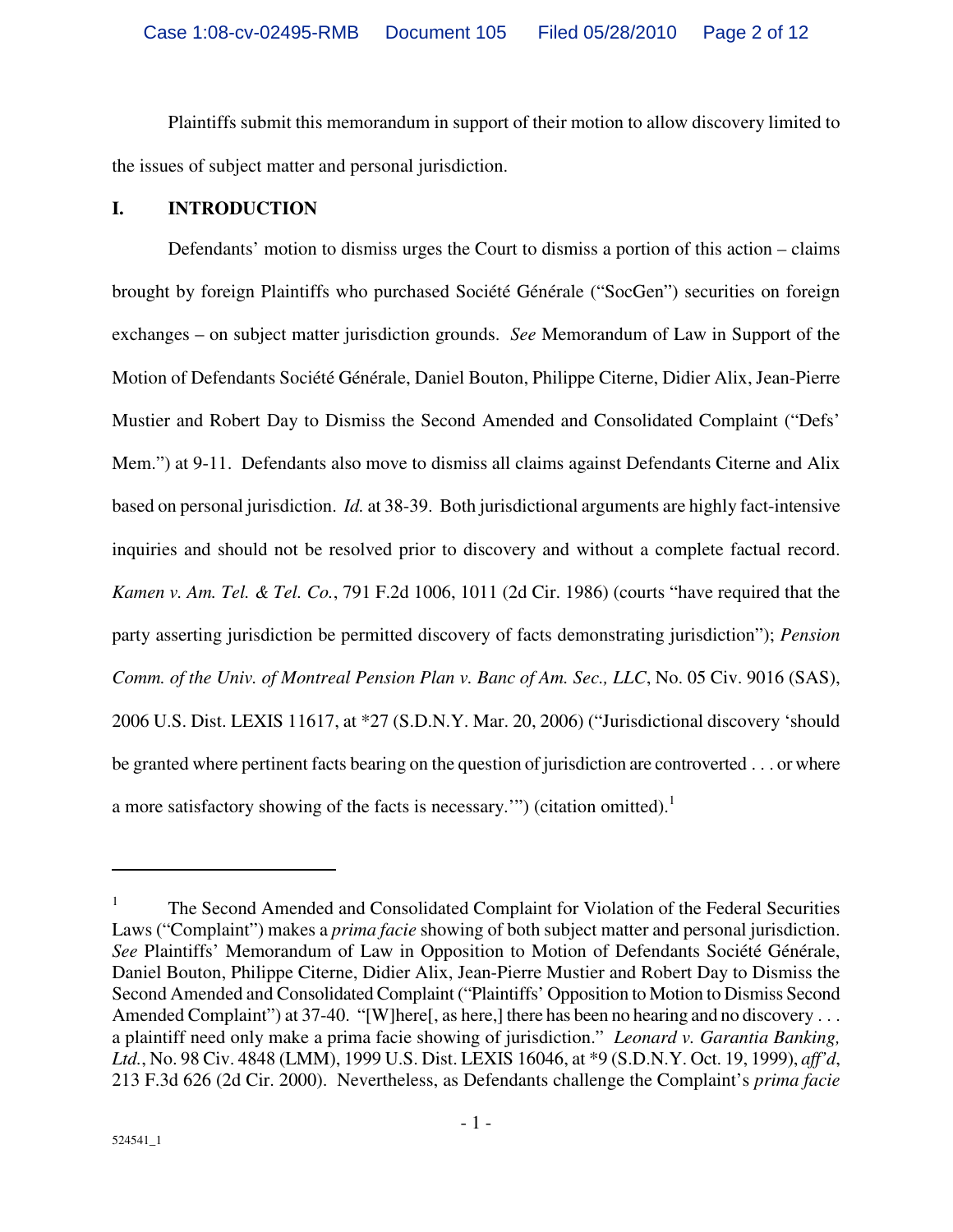With respect to subject matter jurisdiction, relevant discovery includes Defendants' U.S. activities – like SocGen's valuations of its subprime-related assets – that caused harm to foreign interests as well as Defendants' extraterritorial activities, including certain of their false and misleading statements, that impacted U.S. investors. With respect to personal jurisdiction, relevant discovery includes U.S. contacts by Defendants Citerne and Alix and their foreign conduct which had an "effect" in the United States. Plaintiffs' proposed discovery is attached to the Declaration of Ryan A. Llorens filed herewith ("Llorens Decl.") as Exs. A-E.

# **II. PLAINTIFFS SHOULD BE ALLOWED TO CONDUCT DISCOVERY RELATING TO SUBJECT MATTER JURISDICTION**

As discussed in Plaintiffs' Opposition to Motion to Dismiss Second Amended Complaint, the Supreme Court is expected to directly address the issue of extraterritorial application of §10(b) in its decision in *Morrison v. Australia Bank Ltd*. The Supreme Court's decision is expected by June 2010. As such, Plaintiffs submit that this Court defer a ruling on this issue until the Supreme Court has ruled on *Morrison* and, based on the reasoning below, permit Plaintiffs to seek discovery on the issue in accordance with the Supreme Court's decision.

Unlike a Fed. R. Civ. P. 12(b)(6) motion to dismiss, in determining whether a court has subject matter jurisdiction, "a district court may consider evidence outside the pleadings." *Morrison v. Nat'l Austl. Bank Ltd.*, 547 F.3d 167, 170 (2d Cir. 2008) (citing *NRDC v. Johnson*, 461 F.3d 164, 171 (2d Cir. 2006)). To the extent it does, Defendants' motion is "assessed by the standards that govern summary judgment motions." *See Semi-Tech Litig., L.L.C. v. Bankers Trust Co.*, 272 F. Supp. 2d 319, 329 (S.D.N.Y. 2003). And where, as here, the jurisdictional facts alleged are

1

showing, Plaintiffs should be granted the opportunity to take the discovery sought herein in order to demonstrate jurisdiction. *Kamen*, 791 F.2d at 1011.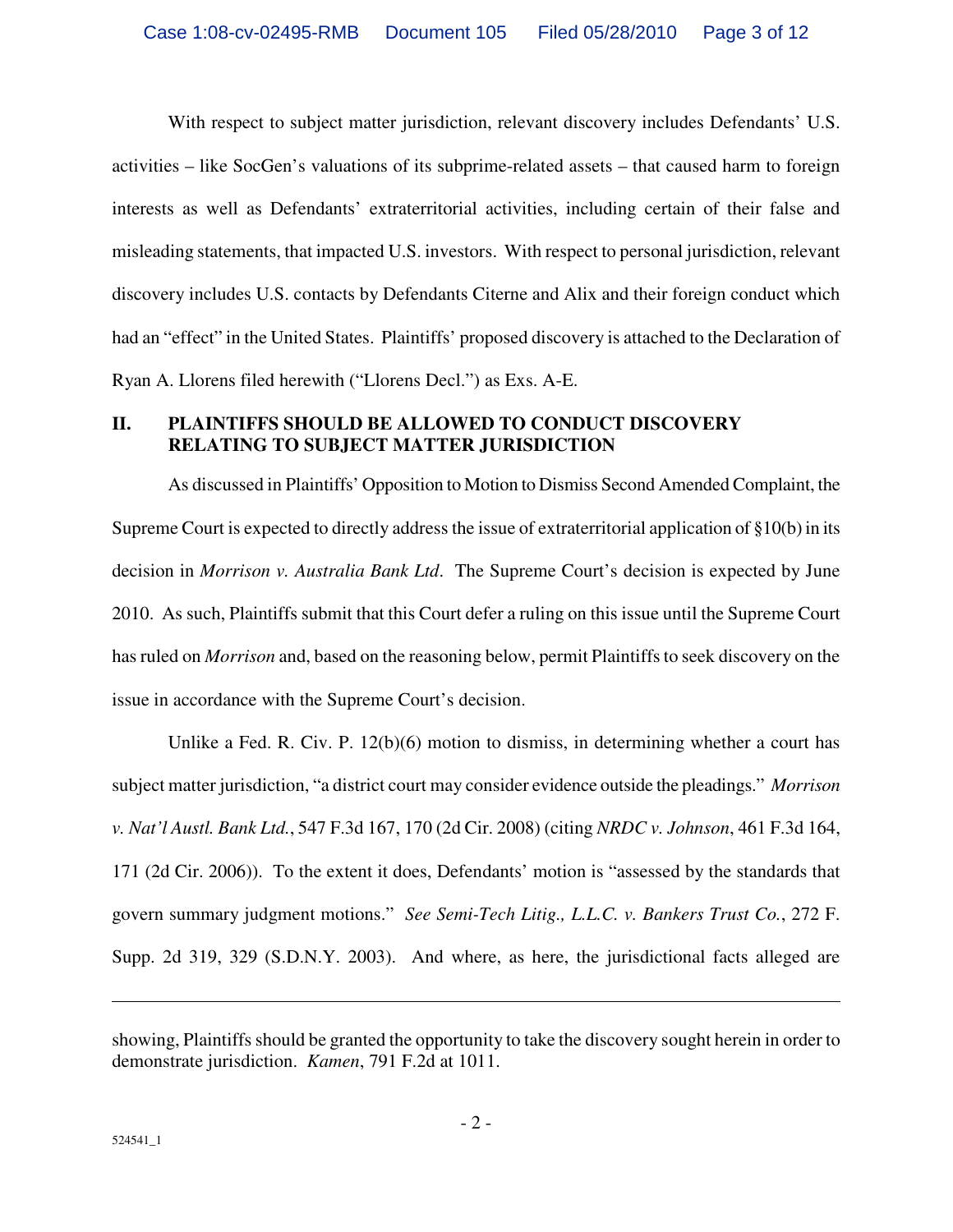challenged on a motion to dismiss (*see* Defs' Mem. at 9-11), or in any case where the question of jurisdiction is a close one, a court should be "mindful of not depriving plaintiffs of their day in court with a premature order dismissing the case." *In re Vivendi Universal*, No. 02 Civ. 5571 (RJH), 2004 U.S. Dist. LEXIS 21230, at \*27 (S.D.N.Y. Oct. 22, 2004); *Pension Comm.*, 2006 U.S. Dist. LEXIS 11617, at \*26-\*30. In fact, courts often *require* that a plaintiff be permitted to discover facts establishing subject matter jurisdiction when opposing a motion to dismiss on jurisdictional grounds. *Kamen*, 791 F.2d at 1011.

Defendants nevertheless state in conclusory fashion that "[t]he implied private right of action under Section 10(b) does not cover shares of a foreign issuer traded on a foreign exchange, either under the Second Circuit's subject matter jurisdiction analysis in *Morrison v. National Australia Bank Ltd.*, 547 F.3d 167 (2d Cir. 2008), *cert. granted* 130 S. Ct. 783 (Nov. 30, 2009), or simply as an interpretation of the reach of Section 10(b)." Defs' Mem. at 9. This statement misconstrues the relevant subject matter jurisdiction standards. The Second Circuit in *Itoba*<sup>2</sup> and *Morrison*<sup>3</sup> has made clear that claims of foreign purchasers on foreign exchanges may satisfy subject matter jurisdiction under either the conduct or effects test. Moreover, in applying those tests, Plaintiffs are entitled to conduct discovery relevant to the issue of jurisdiction so that the determination can be made with a complete factual record. *Kamen*, 791 F.2d at 1011; *see Filus v. Lot Polish Airlines*, 907 F.2d 1328,

<u>.</u>

<sup>2</sup>  *See Itoba Ltd. v. LEP Group PLC*, 54 F.3d 118, 122 (2d Cir. 1995) (finding subject matter jurisdiction over claims made by foreign purchasers on foreign exchanges by applying an "admixture" of the conduct and effects test).

<sup>3</sup>  *See Morrison*, 547 F.3d at 170-71 (concluding that jurisdiction over foreign claims is governed by a combination of the conduct and effects test). In fact, the Second Circuit in *Morrison*  advocates a fact-specific analysis to determine jurisdiction.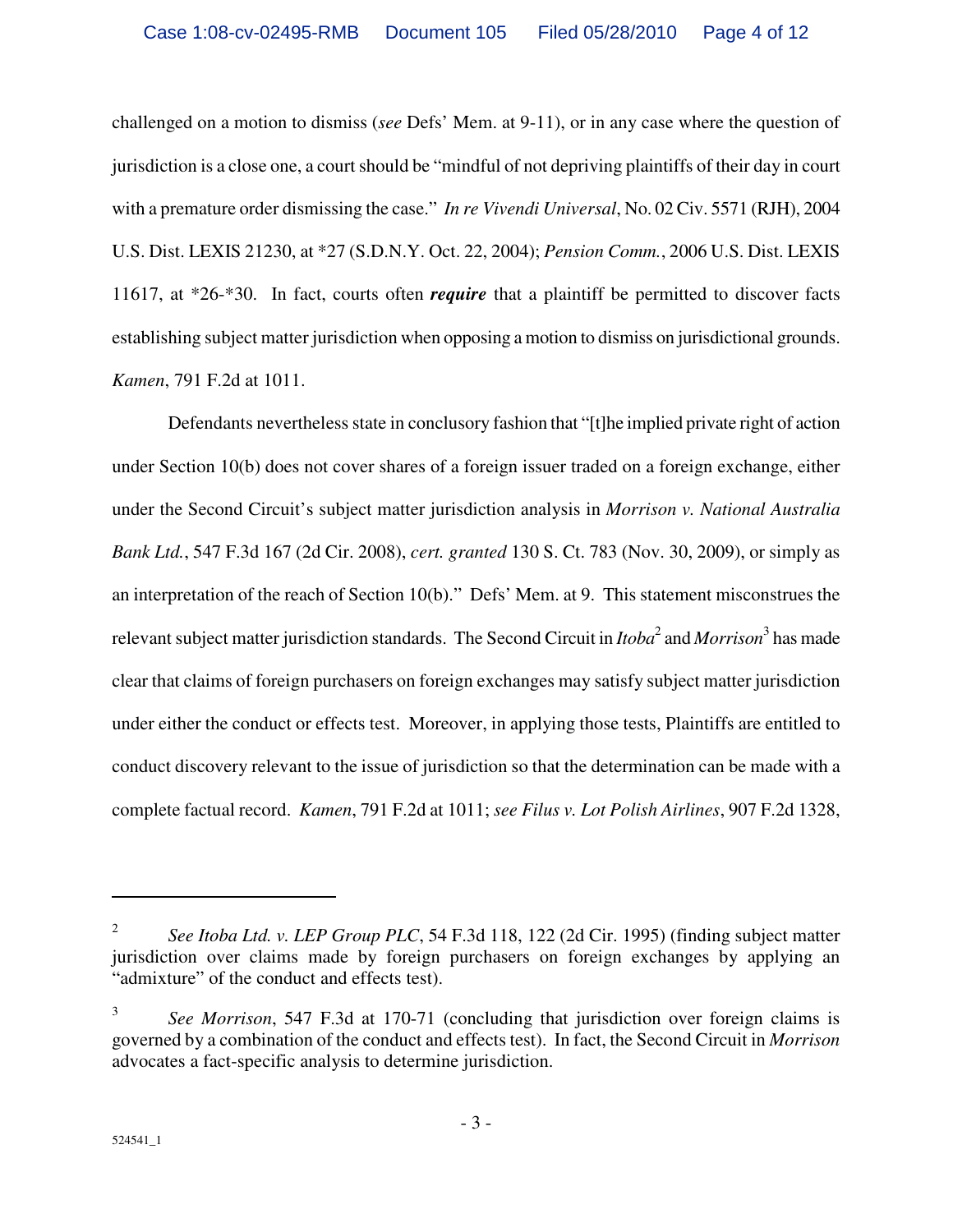1332 (2d Cir. 1990) (noting that prior to a definitive subject matter jurisdiction determination, "generally a plaintiff may be allowed limited discovery with respect to the jurisdictional issue").

Where, as here, Defendants have raised subject matter jurisdiction issues, Plaintiffs should be allowed to conduct discovery limited to those jurisdictional issues, including, for instance, Defendants' U.S. activities that caused harm to foreign interests as well as Defendants' overseas activities which impacted U.S. investors. *See Gudavadze v. Kay*, 556 F. Supp. 2d 299, 308-09 (S.D.N.Y. 2008) ("[t]his Court has broad discretion in considering a party's request for jurisdictional discovery, and should consider compelling such discovery where "'jurisdictional facts are placed in dispute"") (citations omitted); *see also Inv. Props. Int'l, Ltd. v. IOS, Ltd.*, 459 F.2d 705, 708 & n.4 (2d Cir. 1972) ("discovery may well be needed" in Rule 10b-5 case); *Cromer Fin., Ltd. v. Berger*, 137 F. Supp. 2d 452, 483, 493 (S.D.N.Y. 2001) (allowing jurisdictional discovery). This is especially true where, as here, subject matter jurisdiction is based, at least in part, on the conduct test – an analysis which "is *intensely fact specific*." *City of Edinburgh Council v. Vodafone Group Pub. Co.*, No. 07 Civ. 9921 (PKC), 2008 U.S. Dist. LEXIS 98888, at \*9 (S.D.N.Y. Nov. 24, 2008) (emphasis added).

#### **III. PLAINTIFFS SHOULD BE ALLOWED DISCOVERY RELATING TO PERSONAL JURISDICTION**

For the same reasons, the Court should allow Plaintiffs the opportunity to conduct discovery regarding the personal jurisdiction challenge by Defendants Citerne and Alix. In order to allow the Court to rule based on all relevant evidence, this Court has discretion to lift the Private Securities Litigation Reform Act of 1995's ("PSLRA") discovery stay so that Plaintiffs can conduct jurisdictional discovery. In a case such as this, where Defendants challenge Plaintiffs' *prima facie*  showing of personal jurisdiction, "a district court has broad discretion to permit the plaintiff to conduct jurisdictional discovery." *Tese-Milner v. De Beers Centenary A.G.*, 613 F. Supp. 2d 404,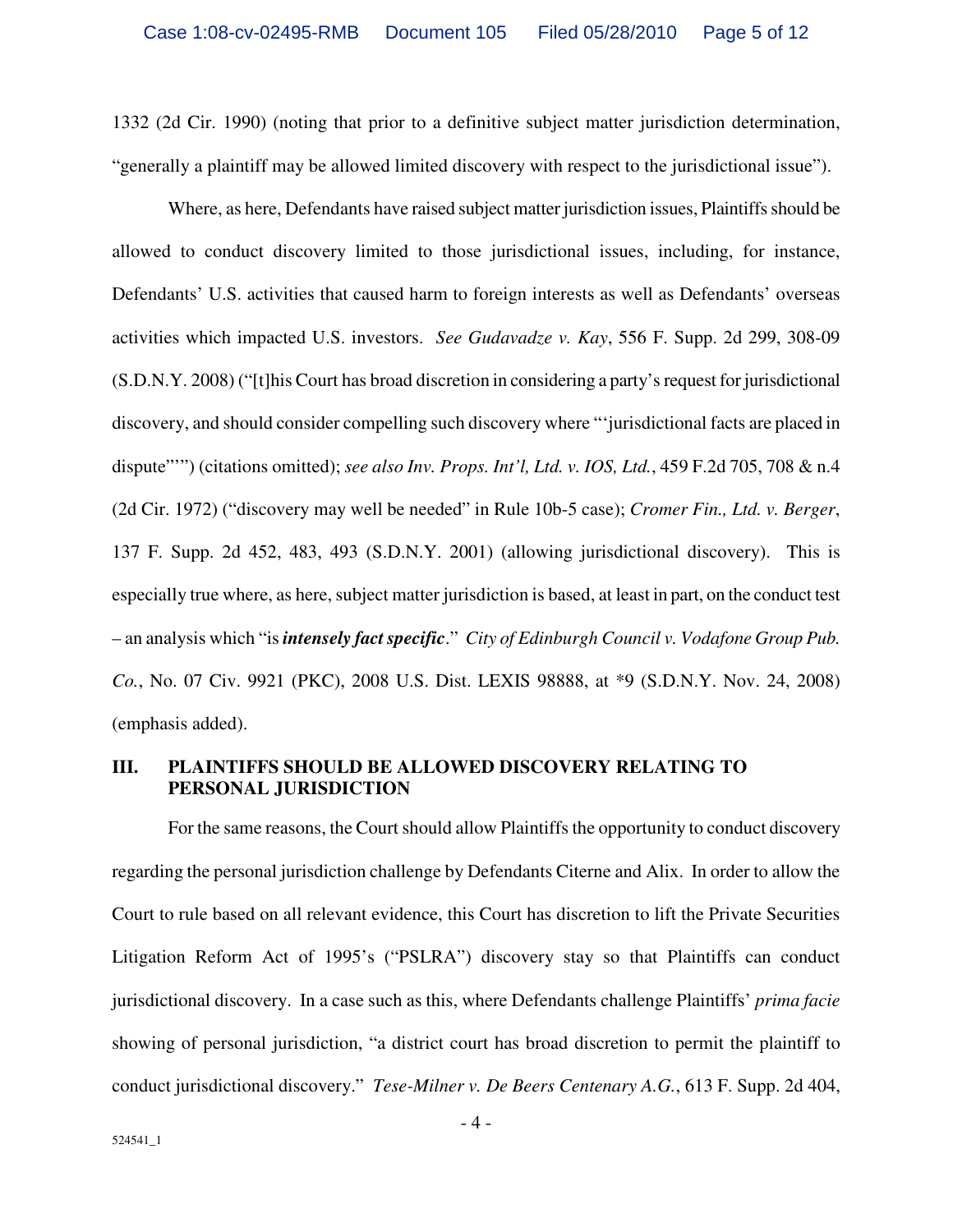417 (S.D.N.Y. 2009); *In re Alstom SA Sec. Litig.*, 406 F. Supp. 2d 346, 401 (S.D.N.Y. 2005) (permitting securities class action plaintiffs to proceed with "jurisdictional discovery on the issue of [the] Court's personal jurisdiction" over defendants); *Tex. Int'l Magnetics, Inc. v. BASF Aktiengesellschaft*, 31 F. App'x 738, 739 (2d Cir. 2002) (noting that a district court is within its discretion to grant discovery on personal jurisdiction where the facts "are simply insufficiently developed at [the motion to dismiss stage] to permit judgment as to whether personal jurisdiction is appropriate").

Plaintiffs should be granted the opportunity to conduct discovery relating to Defendants' contacts in the United States and the effects of their fraudulent conduct in the United States. This is especially true since Defendants Citerne and Alix assert that *none* of their conduct which gives rise to Plaintiffs' claims occurred in the United States or had an effect in the United States, despite contrary facts alleged in the Complaint. For example, during the Class Period (August 1, 2005- January 25, 2008) Citerne was a director of Trust Company of the West ("TCW"), SocGen's asset management subsidiary with offices in New York, Los Angeles and Houston. Complaint, ¶55. Such factual discrepancies regarding the Court's personal jurisdiction over Citerne and Alix necessitates jurisdictional discovery on the issue.

In fact, the court in *Pension Comm.* granted personal jurisdiction discovery under very similar circumstances. There, a foreign defendant corporation argued that it was not subject to personal jurisdiction in this District because it had *no* presence here, while plaintiffs highlighted several of the defendant's business activities in and contacts with the District, creating a factual dispute as to personal jurisdiction. *Pension Comm*., 2006 U.S. Dist. LEXIS 11617, at \*21-\*30. Noting the "sparse factual record" and defendant's challenge of the facts alleged, the court granted plaintiffs permission to "conduct discovery limited to the issue of personal jurisdiction." *Id.* at \*27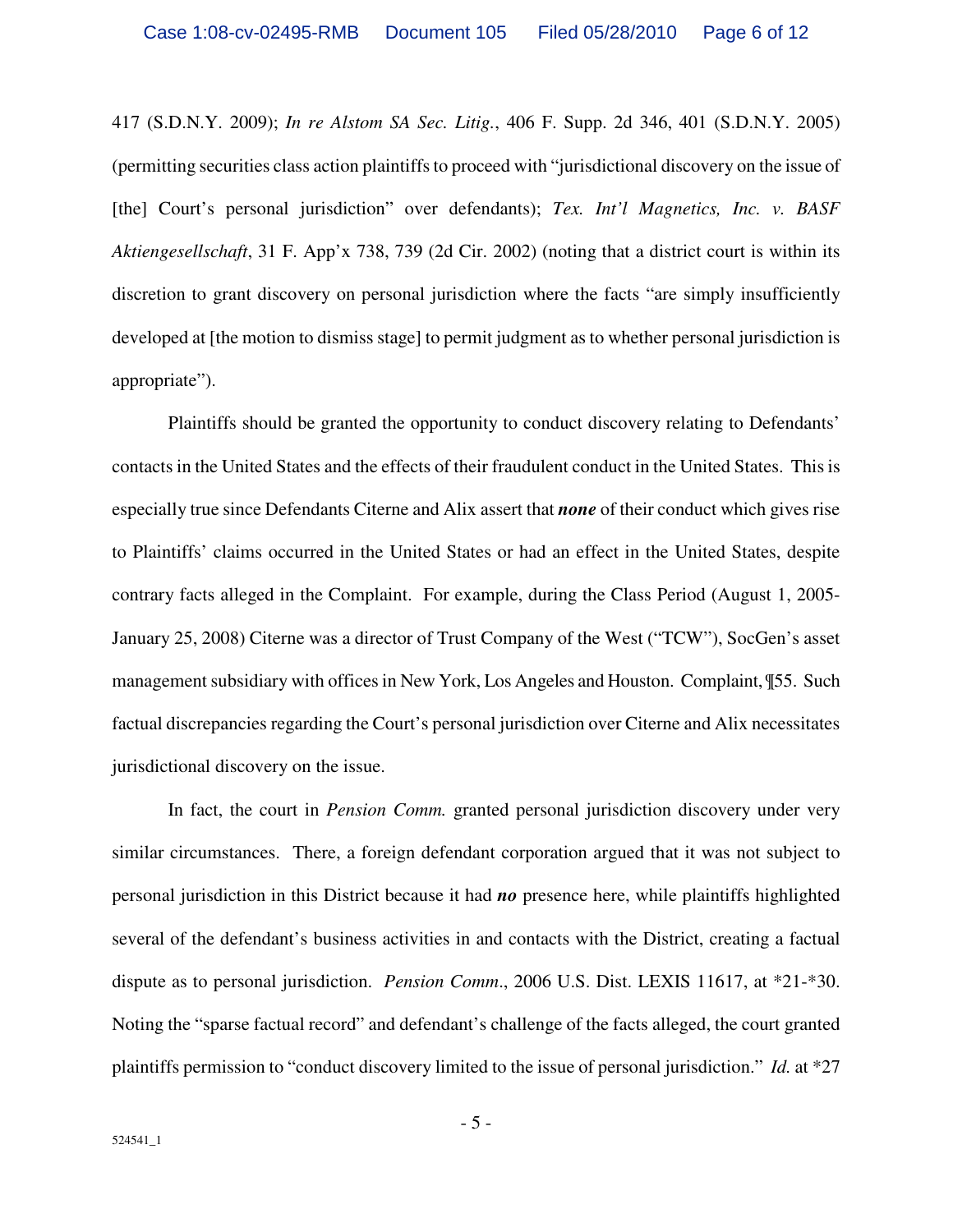(providing that "*[j]urisdictional discovery 'should be granted where pertinent facts bearing on the question of jurisdiction are controverted . . . or where a more satisfactory showing of the facts is necessary*'") (citation omitted; emphasis added); *see also In re Magnetic Audiotape Antitrust Litig.*, 334 F.3d 204, 208 (2d Cir. 2003) (holding that "[g]iven the [fact-specific] nature of [the personal jurisdiction] inquiry, it was premature to grant dismissal prior to allowing discovery on plaintiffs' insufficiently developed allegations regarding" the personal jurisdiction issue); *Marine Midland Bank, N.A. v. Miller*, 664 F.2d 899, 904 (2d Cir. 1981) (a district court has "considerable procedural leeway" in deciding a motion to dismiss for lack of personal jurisdiction and "may permit discovery in aid of the motion"); *see also El-Fadl v. Cent. Bank of Jordan*, 75 F.3d 668, 676 (D.C. Cir. 1996) (holding that plaintiff faced with motion to dismiss for lack of personal jurisdiction is entitled to reasonable discovery, lest defendant defeat jurisdiction by withholding information on its contacts with the forum). Personal jurisdiction discovery should be granted here to test Defendants Citerne and Alix's contention that they have *no* contact with this District.

Thus, Plaintiffs' proposed jurisdictional discovery is appropriate in order to provide the Court with a more complete factual record upon which to properly resolve personal jurisdiction with respect to Defendants Citerne and Alix.

#### **IV. THE PROPOSED JURISDICTIONAL DISCOVERY IS NARROWLY TAILORED AND REASONABLE**

Finally, the proposed jurisdictional discovery is narrowly tailored and reasonable. Specifically, the proposed *subject matter jurisdiction discovery* consists of interrogatories, document requests, and a deposition notice pursuant to Fed. R. Civ. P. 30(b)(6) seeking information concerning, for instance, (i) SocGen's U.S. revenues, (ii) Defendants' statements made in, disseminated and/or broadcast to the United States, (iii) meetings attended by Defendants in the United States, and (iv) SocGen's valuations of subprime-related assets in the United States. *See*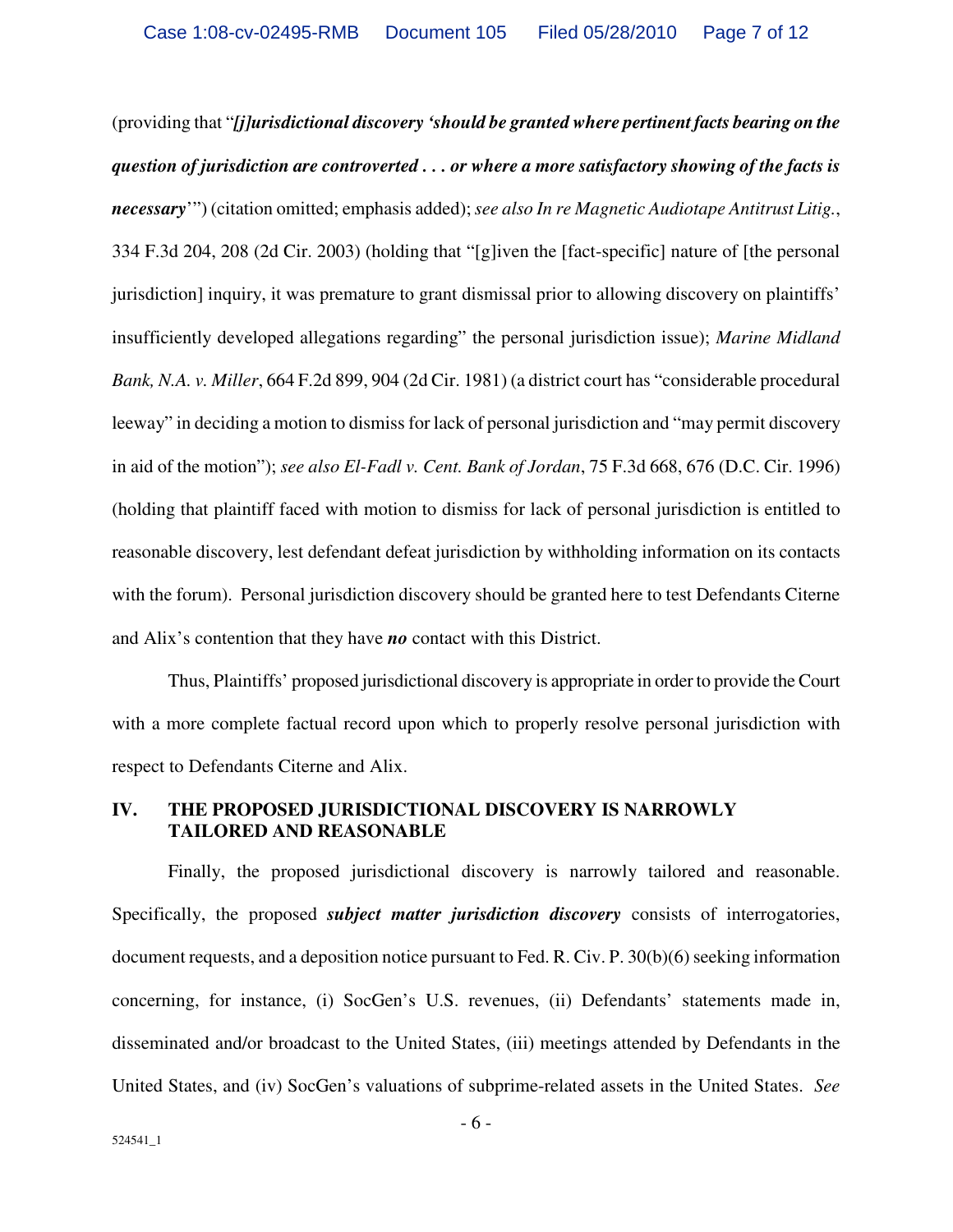Llorens Decl., Exs. A-C. This discovery seeks information regarding Defendants' U.S.-based conduct causing harm to foreign interests as well as the effects of Defendants' overseas conduct on U.S. investors.

Similarly, the proposed *personal jurisdiction discovery* consists of interrogatories and document requests concerning (i) trips to New York by Defendants Citerne and Alix, (ii) lawsuits in New York to which Citerne or Alix are a party, witness or claimant, (iii) income earned by Citerne and Alix through their activities conducted in New York, (iv) their investments, holdings or assets of any kind located in New York, (v) meetings attended by Citerne or Alix in New York, and (vi) statements made in New York by, or attributable to, Citerne or Alix. *See* Llorens Decl., Exs. D-E. The proposed personal jurisdiction discovery will help the Court determine whether an exercise of personal jurisdiction over Defendants Citerne and Alix is reasonable by eliciting information concerning their contacts in the United States and the effects in the United States caused by their fraudulent conduct overseas.

Such discovery is narrowly tailored and limited to the threshold issue of jurisdiction – an issue that Defendants raise but which cannot be resolved on the current record.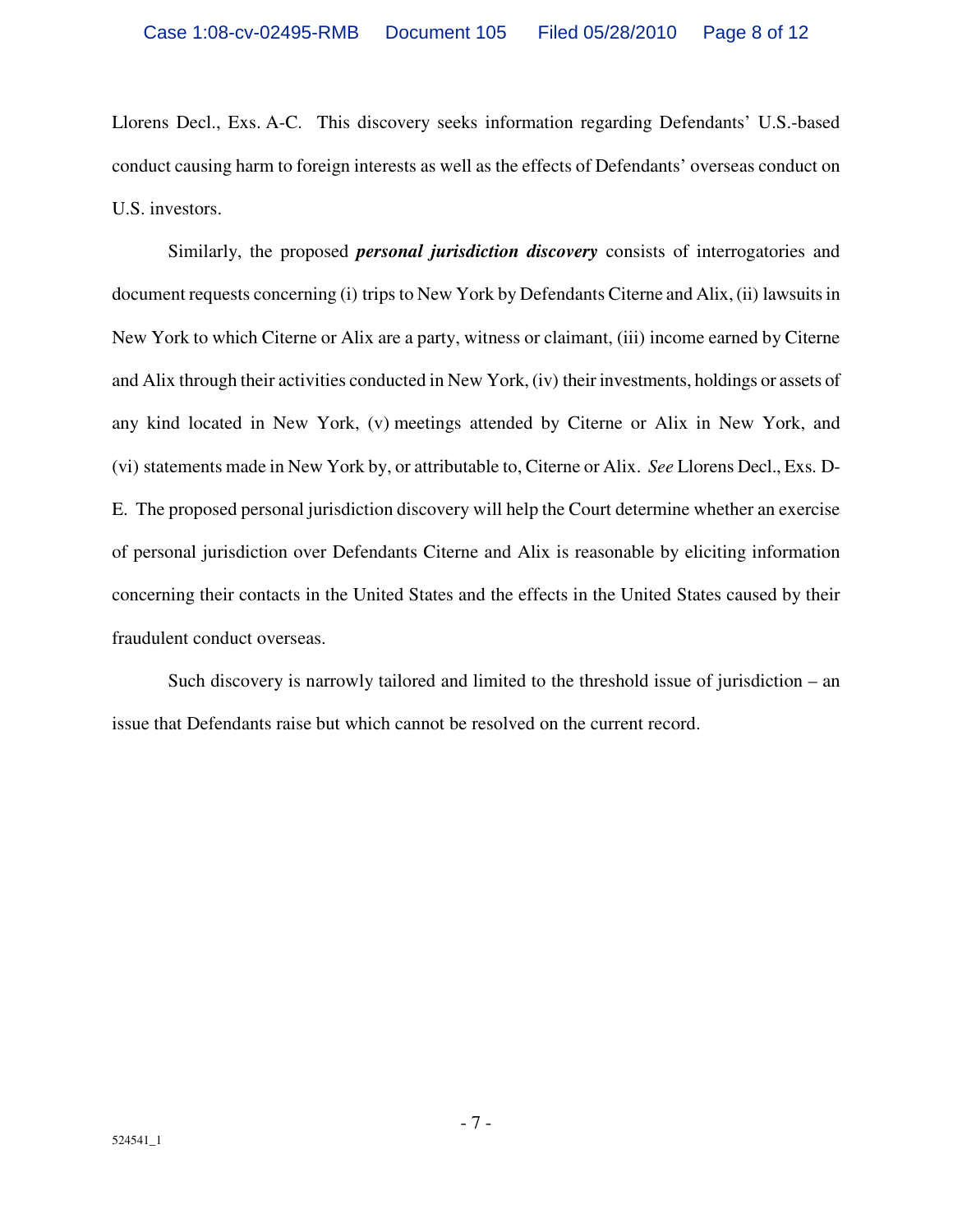# **V. CONCLUSION**

For each of the foregoing reasons, Plaintiffs' motion should be granted and the discovery stay lifted in order to allow for jurisdictional discovery, including Plaintiffs' proposed discovery, attached as Exs. A-E to the Llorens Declaration.

DATED: May 28, 2010 Respectfully submitted,

ROBBINS GELLER RUDMAN & DOWD LLP PATRICK J. COUGHLIN THEODORE J. PINTAR RYAN A. LLORENS MICHAEL F. GHOZLAND

> s/ Theodore J. Pintar THEODORE J. PINTAR

655 West Broadway, Suite 1900 San Diego, CA 92101 Telephone: 619/231-1058 619/231-7423 (fax)

ROBBINS GELLER RUDMAN & DOWD LLP SAMUEL H. RUDMAN 58 South Service Road, Suite 200 Melville, NY 11747 Telephone: 631/367-7100 631/367-1173 (fax)

ROBBINS GELLER RUDMAN & DOWD LLP RANDI D. BANDMAN 52 Duane Street, 7th Floor New York, NY 10007 Telephone: 212/693-1058 212/693-7423 (fax)

Lead Counsel for Plaintiffs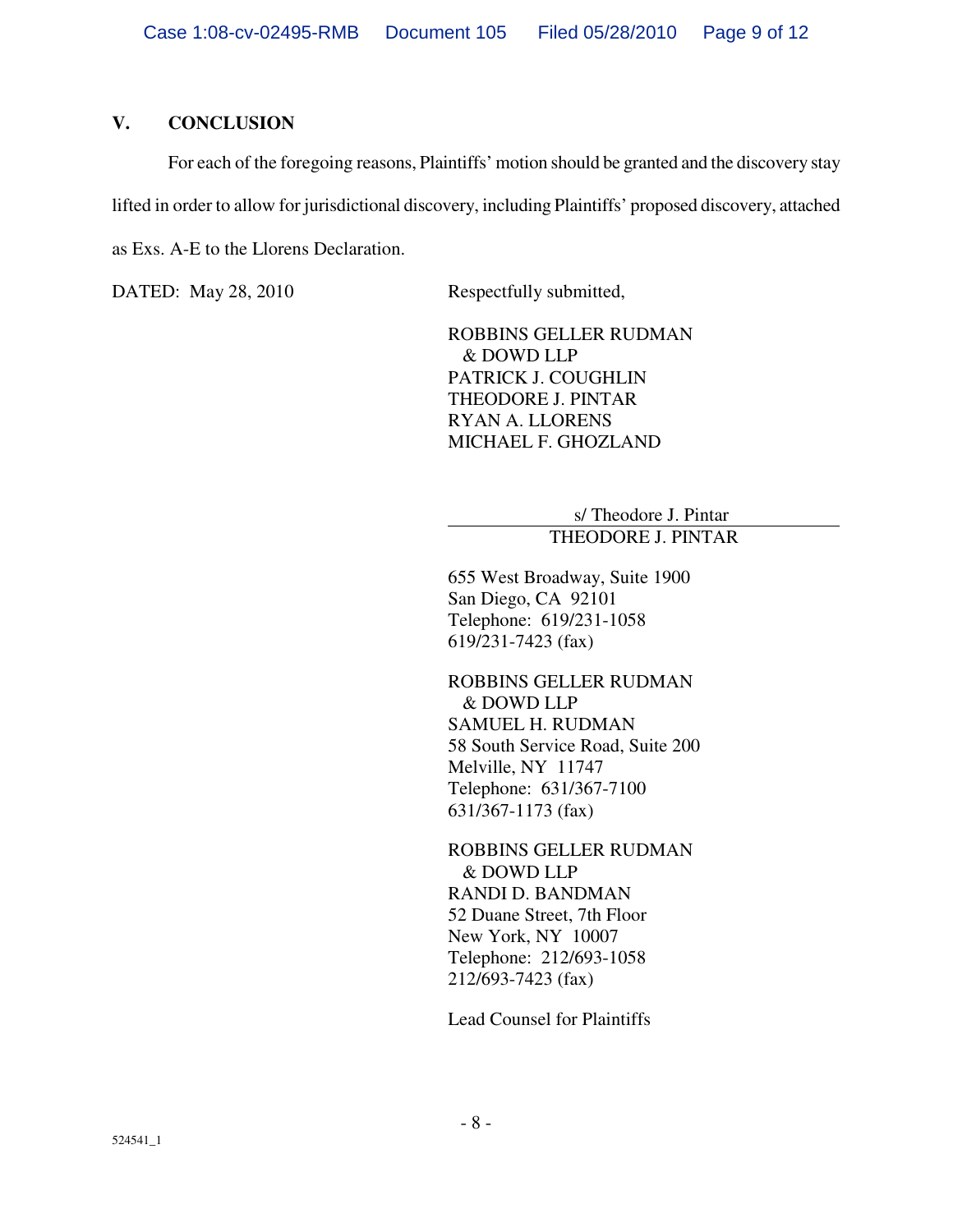#### CERTIFICATE OF SERVICE

I hereby certify that on May 28, 2010, I electronically filed the foregoing with the Clerk of the Court using the CM/ECF system which will send notification of such filing to the e-mail addresses denoted on the attached Electronic Mail Notice List, and I hereby certify that I have mailed the foregoing document or paper via the United States Postal Service to the non-CM/ECF participants indicated on the attached Manual Notice List.

I certify under penalty of perjury under the laws of the United States of America that the foregoing is true and correct. Executed on May 28, 2010.

> s/ Theodore J. Pintar THEODORE J. PINTAR

ROBBINS GELLER RUDMAN & DOWD LLP 655 West Broadway, Suite 1900 San Diego, CA 92101-3301 Telephone: 619/231-1058 619/231-7423 (fax)

E-mail: tpintar@rgrdlaw.com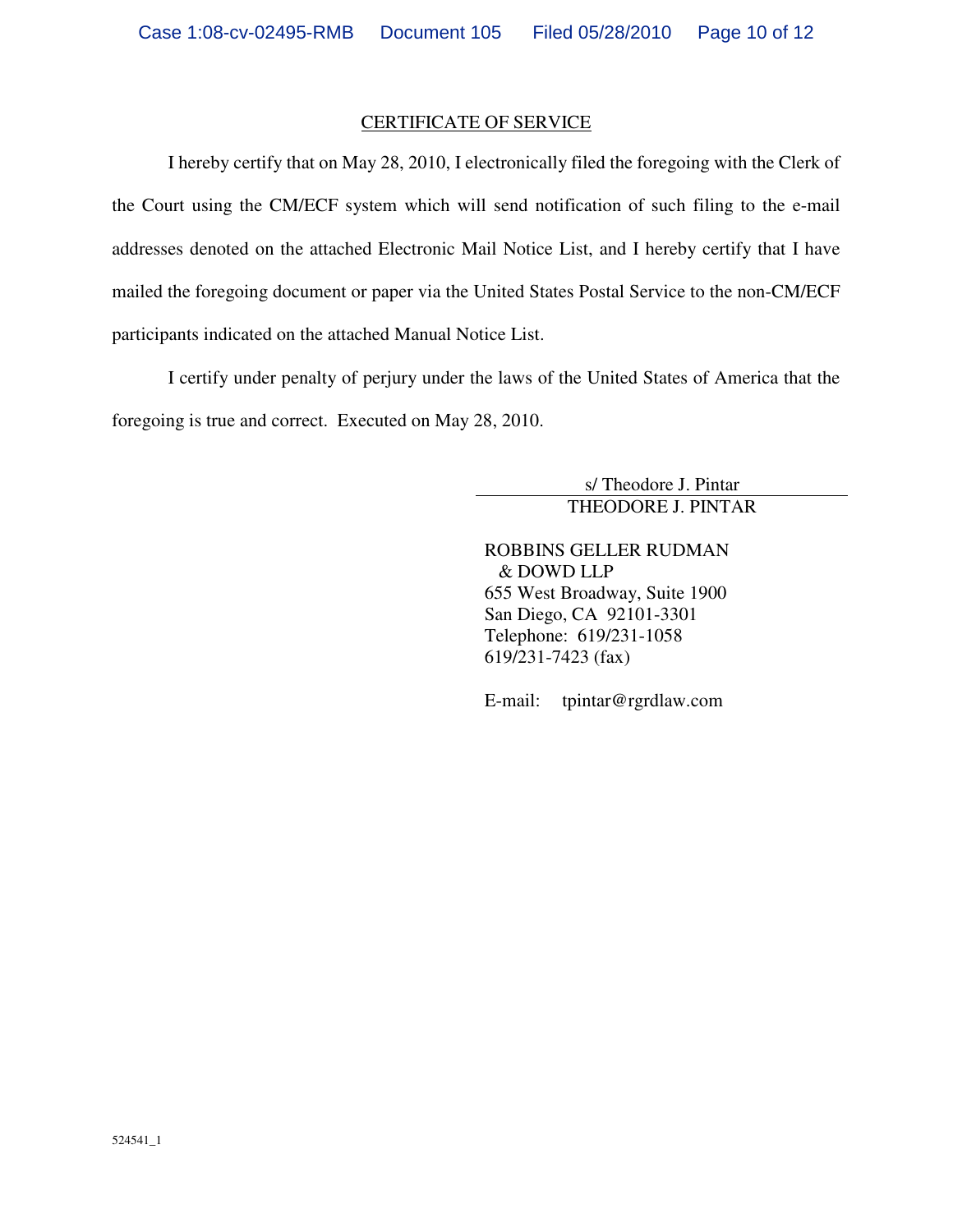# Mailing Information for a Case 1:08-cv-02495-RMB

# Electronic Mail Notice List

The following are those who are currently on the list to receive e-mail notices for this case.

- Randi Dawn Bandman randib@rgrdlaw.com
- Elizabeth Ann Berney eberney@cohenmilstein.com,tgraham@cohenmilstein.com
- Kent Andrew Bronson kbronson@milberg.com
- Robert Samuel Cohen rcohen@kirkland.com,kenymanagingclerk@kirkland.com
- Sean Kennedy Collins scollins@csgrr.com
- Michael Fred Ghozland mghozland@rgrdlaw.com
- Mark C. Holscher mholscher@kirkland.com
- Tanya Louise Jackson tanya.jackson@kirkland.com
- Bryan Joshua Levine bryan.levine@skadden.com
- Ryan A. Llorens ryanl@csgrr.com,jshinnefield@csgrr.com
- Joseph Andrew Matteo jmatteo@skadden.com
- Scott D. Musoff smusoff@skadden.com
- James Stuart Notis jnotis@gardylaw.com
- Theodore J. Pintar tedp@rgrdlaw.com,karenc@rgrdlaw.com,e\_file\_sd@rgrdlaw.com